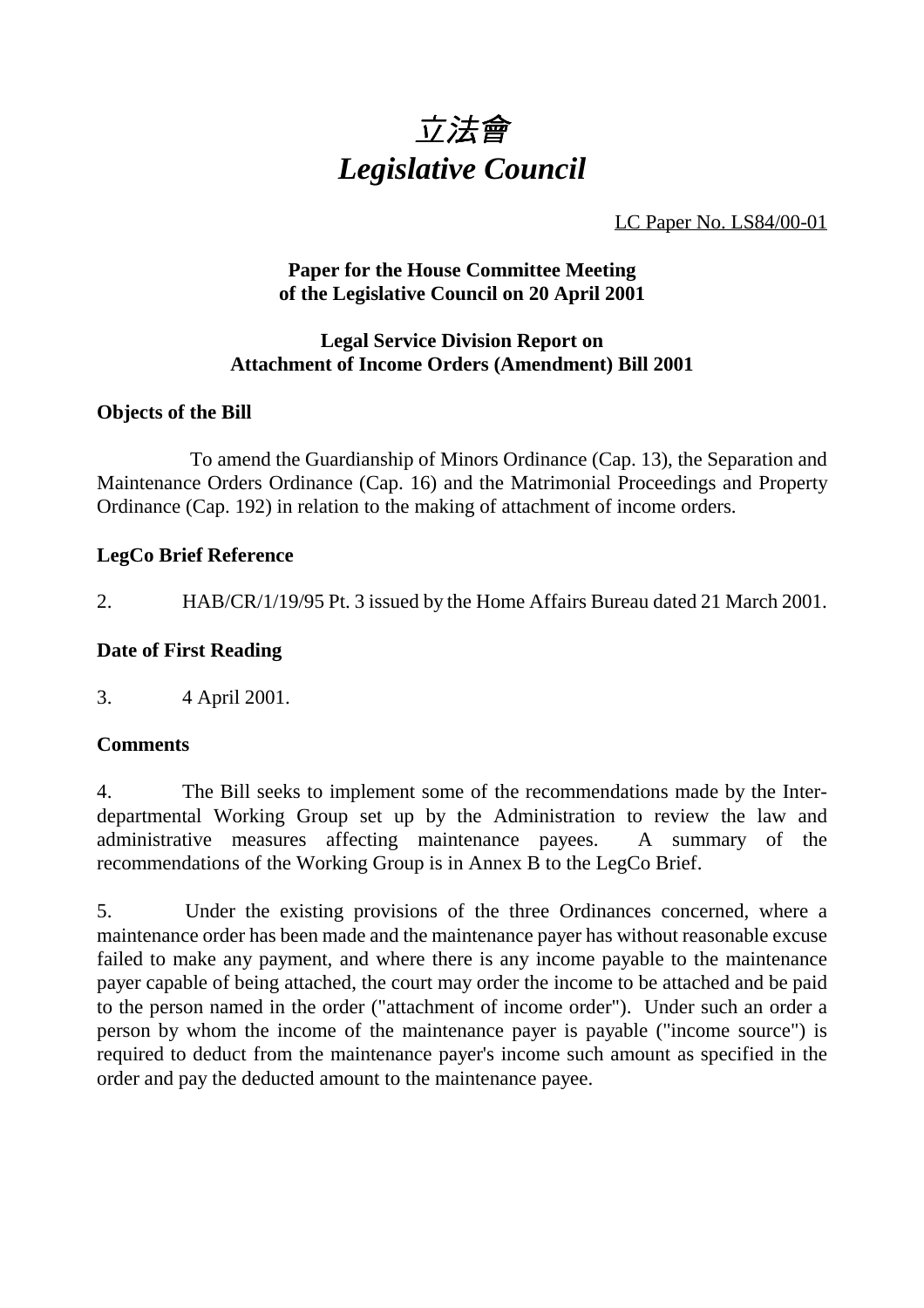6. The amendments proposed to be made to the three Ordinances concerned are identical. It is proposed to add two more situations for the making of an attachment of income order -

- (a) where the court is satisfied that there are reasonable grounds to believe that the payer will not make full and punctual payment in compliance with the maintenance order; and
- (b) where the maintenance payer and the payee named in the maintenance order agree to the making of an attachment of income order.

7. The Bill also proposes a provision requiring the court, when considering whether there are reasonable grounds to believe that the maintenance payer will not make full and punctual payment, to take into account all the circumstances of the case, including the payer's past record in discharging his financial obligations towards the payee, the payer's past conduct in connection with making maintenance payments to the payee, and the risk of the payer dissipating his property.

8. Under the Bill, certain relaxation in the procedure of making attachment of income orders is proposed. The court may make an attachment of income order at any time after making a maintenance order, including at the same hearing in which the maintenance order was made. The court may make an attachment of income order on its own motion, on application by the maintenance payer or the designated payee, or on application of both of them. The Bill also proposes that the rules made by the Chief Justice under the Ordinances concerned may empower the court to dispense with or relax any procedure or abridge any time limit specified in such rules if the court is satisfied that it is fair and reasonable to do so in the circumstances of the case.

## **Public Consultation**

9. According to paragraphs 13 to 15 of the LegCo Brief, in May 2000 the Administration has informed the Legislative Council, District Councils, various nongovernmental organizations, the Bar Association, the Law Society and the Labour Advisory Board the recommendations of the Working Group. The LegCo Brief states that there has not been any adverse reaction to the proposal concerning attachment of income orders, and that the Bar Association and Law Society have endorsed the idea that it should be made easier for the court to issue such orders. In its letter to the House Committee dated 6 April 2001, the Law Society expressed support to the proposed amendments.